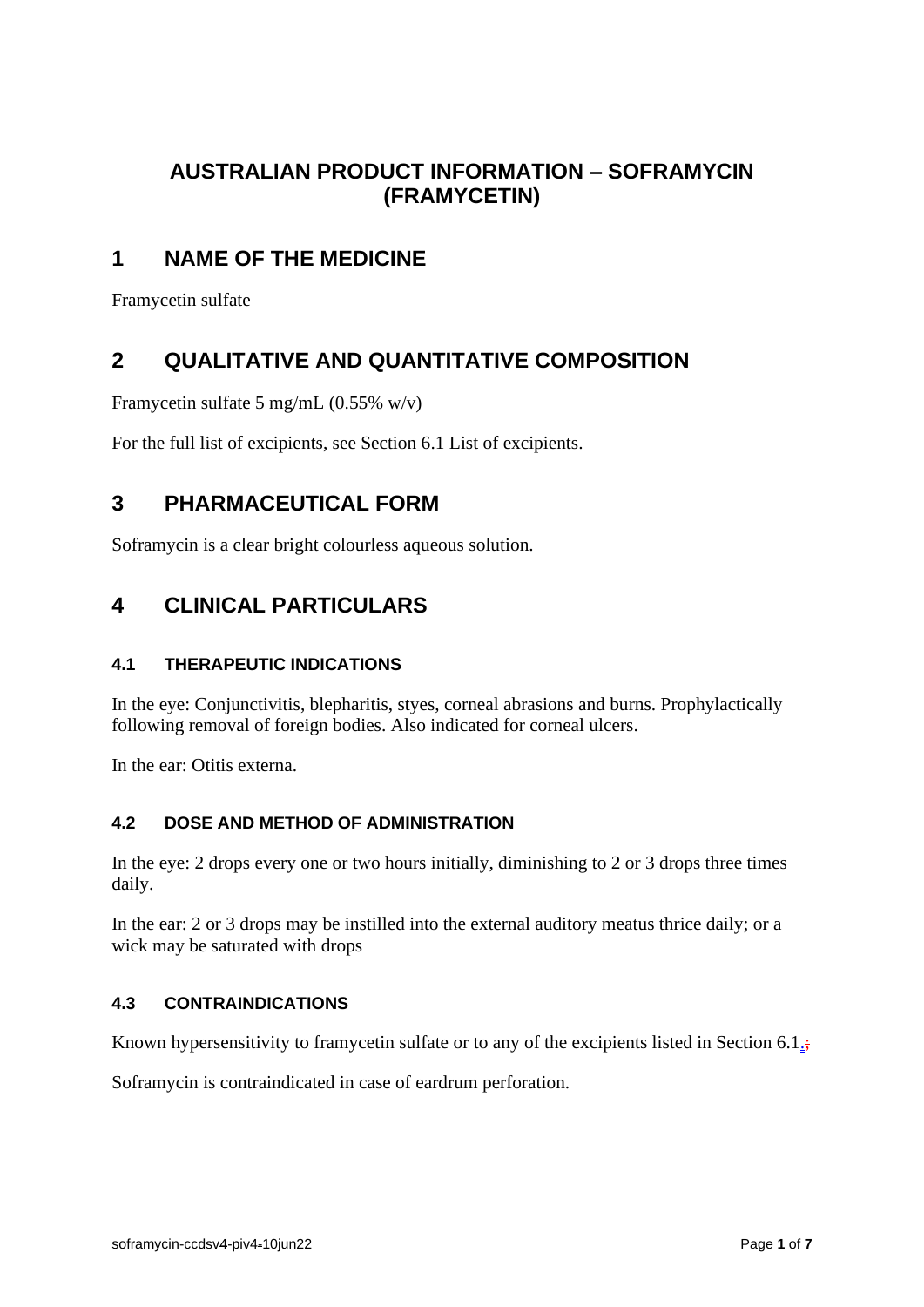#### **4.4 SPECIAL WARNINGS AND PRECAUTIONS FOR USE**

In patients known to be allergic to Streptomyces-derived antibiotics (neomycin, paromomycin, kanamycin), cross-sensitisation to framycetin sulfate may occur, but not invariably so.

Aminoglycoside antibiotics may cause irreversible, partial or total deafness when applied topically to open wounds or damaged skin. This effect is aggravated by renal or hepatic impairment and by prolonged duration of treatment. The treatment should not be continued after resolution of symptoms.

There have been reported cases of ototoxicity with aminoglycosides administered to patients with mitochondrial mutations, particularly the m.1555A>G mutation, which suggests an increased risk of ototoxicity in these patients, including cases where the patient's aminoglycoside serum levels were within the recommended range. Some cases were associated with a maternal history of deafness and/or mitochondrial mutation. Mitochondrial mutations are rare, and the penetrance of this observed effect is unknown.

Although no cases were identified with topical preparations of neomycin, framycetin or gentamicin, the potential for a similar effect with framycetin and other aminoglycosides administered topically cannot be ruled out.

Contact with soft contact lenses should be avoided. Contact lenses should be removed prior to application and patients should wait at least 15 minutes before reinsertion. The excipient Benzalkonium chloride is known to discolour soft contact lenses.

#### **Use in the elderly**

No data available.

#### **Paediatric use**

No data available.

#### **Effects on laboratory tests**

No data available.

#### **4.5 INTERACTIONS WITH OTHER MEDICINES AND OTHER FORMS OF INTERACTIONS**

No data available.

### **4.6 FERTILITY, PREGNANCY AND LACTATION**

#### **Effects on fertility**

No data available.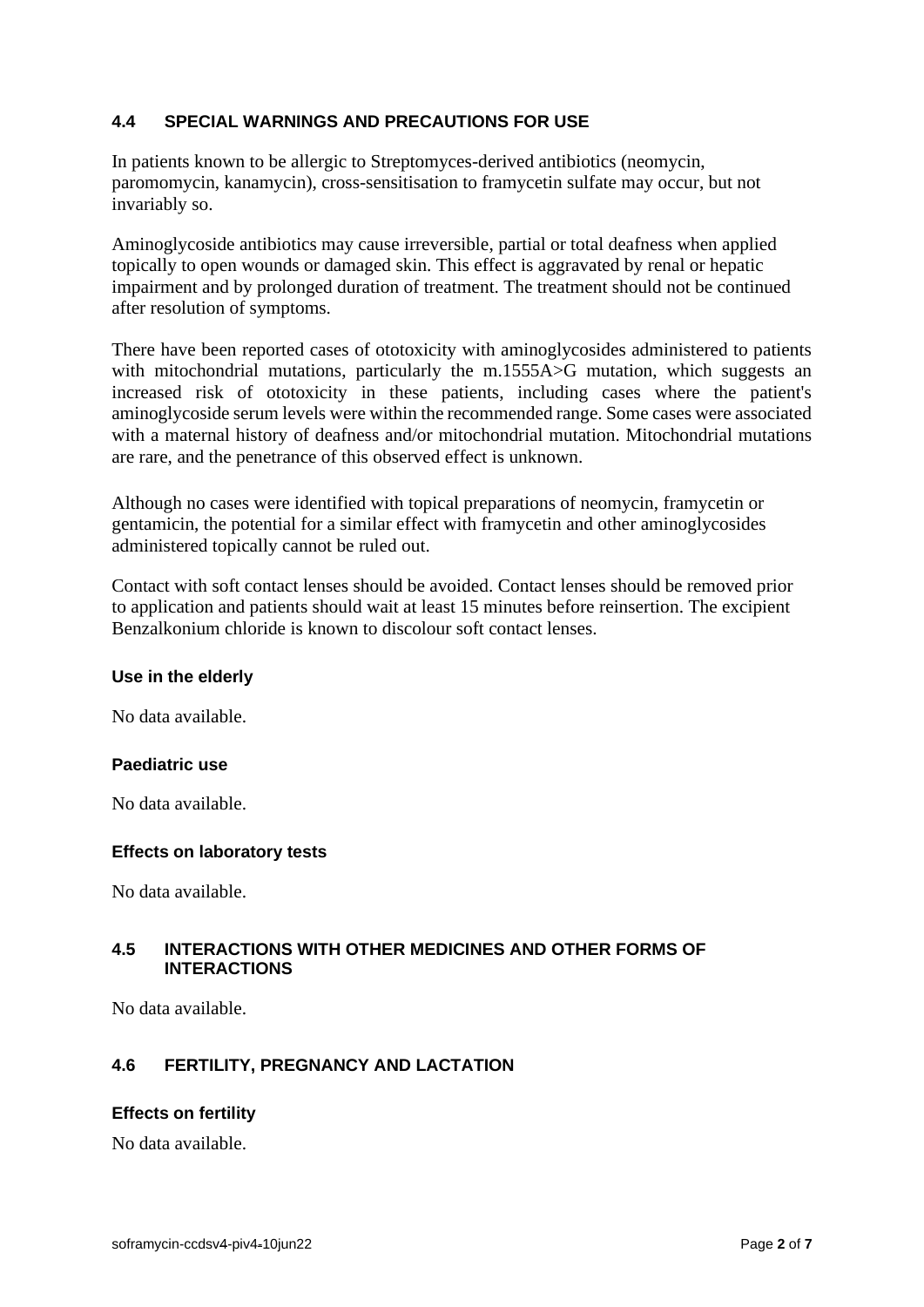#### **Use in pregnancy**

#### Category D

Gentamicin and other aminoglycosides cross the placenta. There is evidence of selective uptake of gentamicin by the foetal kidney resulting in cellular damage (probably reversible) to immature nephrons. Eighth cranial nerve damage has also been reported following in-utero exposure to some of the aminoglycosides. Because of their chemical similarity, all aminoglycosides must be considered potentially nephrotoxic and ototoxic to the foetus. It should also be noted that therapeutic blood levels in the mother do not equate with safety for the foetus.

There are no available data on Soframycin use in pregnant women. No conclusions can be drawn regarding whether or not Soframycin is safe for use during pregnancy. Soframycin should be used during pregnancy only if the potential benefits to the mother outweigh the potential risks, including those to the foetus.

#### **Use in lactation**

There are no available data on the presence of Soframycin in human milk, milk production, or the effects on the breastfed infant. No conclusions can be drawn regarding whether or not Soframycin is safe for use during breastfeeding. Soframycin should be used during breastfeeding only if the potential benefits to the mother outweigh the potential risks, including those to the breastfed child.

#### **4.7 EFFECTS ON ABILITY TO DRIVE AND USE MACHINES**

The effects of this medicine on a person's ability to drive and use machines were not assessed as part of this registration.

#### **4.8 ADVERSE EFFECTS (UNDESIRABLE EFFECTS)**

Local allergic reactions of the hypersensitivity type have rarely been reported.

#### **Reporting Suspected Adverse Effects**

Reporting suspected adverse reactions after registration of the medicinal product is important. It allows continued monitoring of the benefit-risk balance of the medicinal product. Healthcare professionals are asked to report any suspected adverse reactions at [www.tga.gov.au/reporting](http://www.tga.gov.au/reporting-problems)[problems](http://www.tga.gov.au/reporting-problems) (Australia) or<https://nzphvc.otago.ac.nz/reporting/> (New Zealand).

#### **4.9 OVERDOSE**

For information on the management of overdose, contact the Poisons Information Centre, telephone number 13 11 26 (Australia) or the National Poisons Centre, 0800 POISON or 0800 764 766 (New Zealand).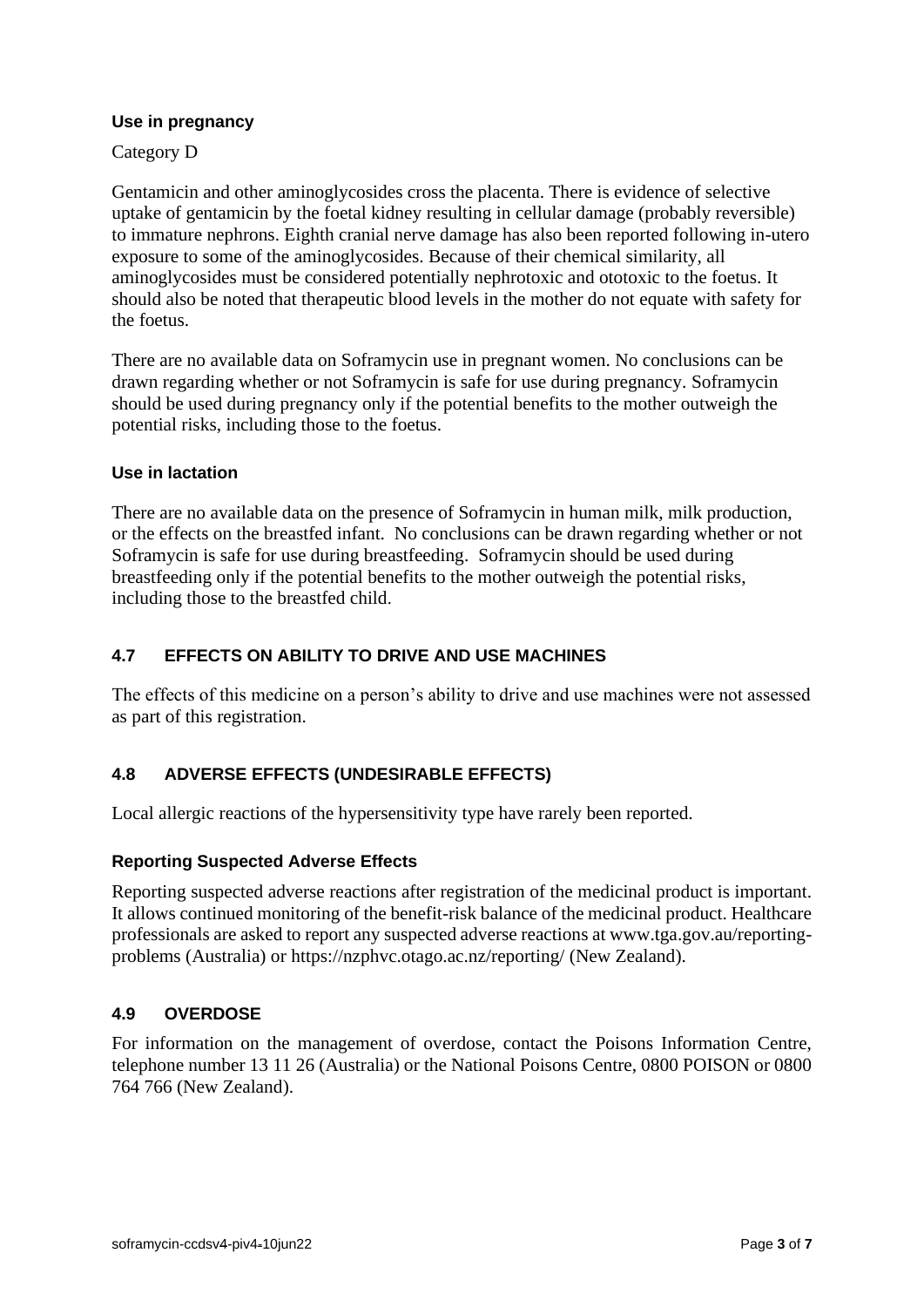# **5 PHARMACOLOGICAL PROPERTIES**

### **5.1 PHARMACODYNAMIC PROPERTIES**

Pharmacotherapeutic group: Antibiotics, ATC code: S01AA07

#### **Mechanism of action**

Framycetin sulfate is a bactericidal antibiotic. It is active against a wide variety of both Gram-positive and Gram-negative bacteria commonly found in superficial eye infections: staphylococci (including strains resistant to other antibiotics), Pseudomonas aeruginosa, coliforms and pneumococci. It is exceptionally well tolerated by the tissues of the eye. Preparations containing it are non-irritant.

#### **Clinical trials**

No data available.

#### **5.2 PHARMACOKINETIC PROPERTIES**

#### **Absorption**

No data available.

#### **Distribution**

No data available.

#### **Metabolism**

No data available.

#### **Excretion**

No data available.

### **5.3 PRECLINICAL SAFETY DATA**

#### **Genotoxicity**

No data available.

#### **Carcinogenicity**

No data available.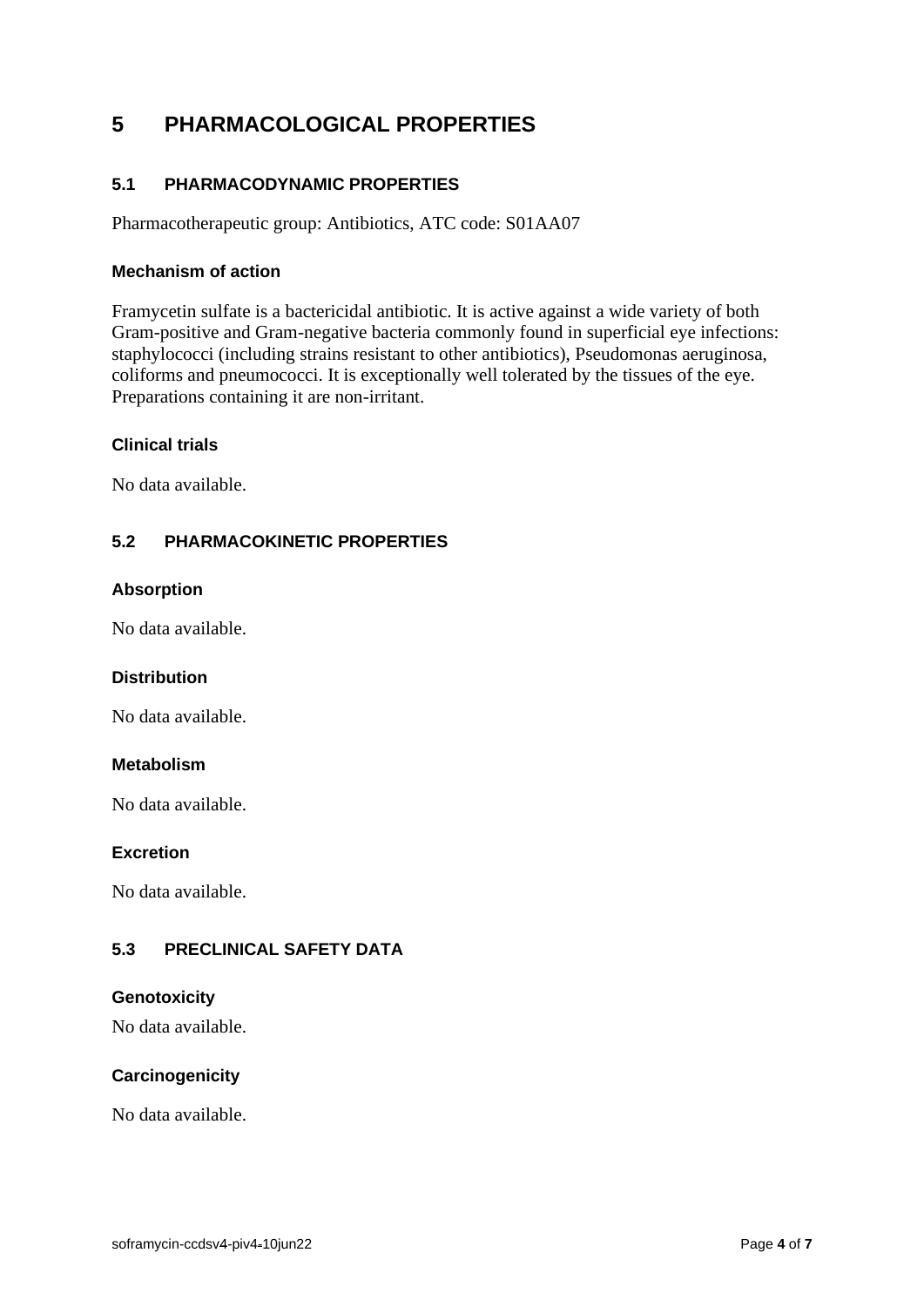# **6 PHARMACEUTICAL PARTICULARS**

### **6.1 LIST OF EXCIPIENTS**

citric acid monohydrate sodium citrate dihydrate sodium chloride water for injections benzalkonium chloride (as a preservative).

### **6.2 INCOMPATIBILITIES**

Incompatibilities were either not assessed or not identified as part of the registration of this medicine.

### **6.3 SHELF LIFE**

In Australia, information on the shelf life can be found on the public summary of the Australian Register of Therapeutic Goods (ARTG). The expiry date can be found on the packaging.

### **6.4 SPECIAL PRECAUTIONS FOR STORAGE**

Store below 25°C

#### **6.5 NATURES AND CONTENTS OF CONTAINER**

Eye/Ear Drops: 8mL bottle.

#### **6.6 SPECIAL PRECAUTIONS FOR DISPOSAL**

In Australia, any unused medicine or waste material should be disposed of by taking to your local pharmacy.

#### **6.7 PHYSICOCHEMICAL PROPERTIES**

#### **Chemical structure**

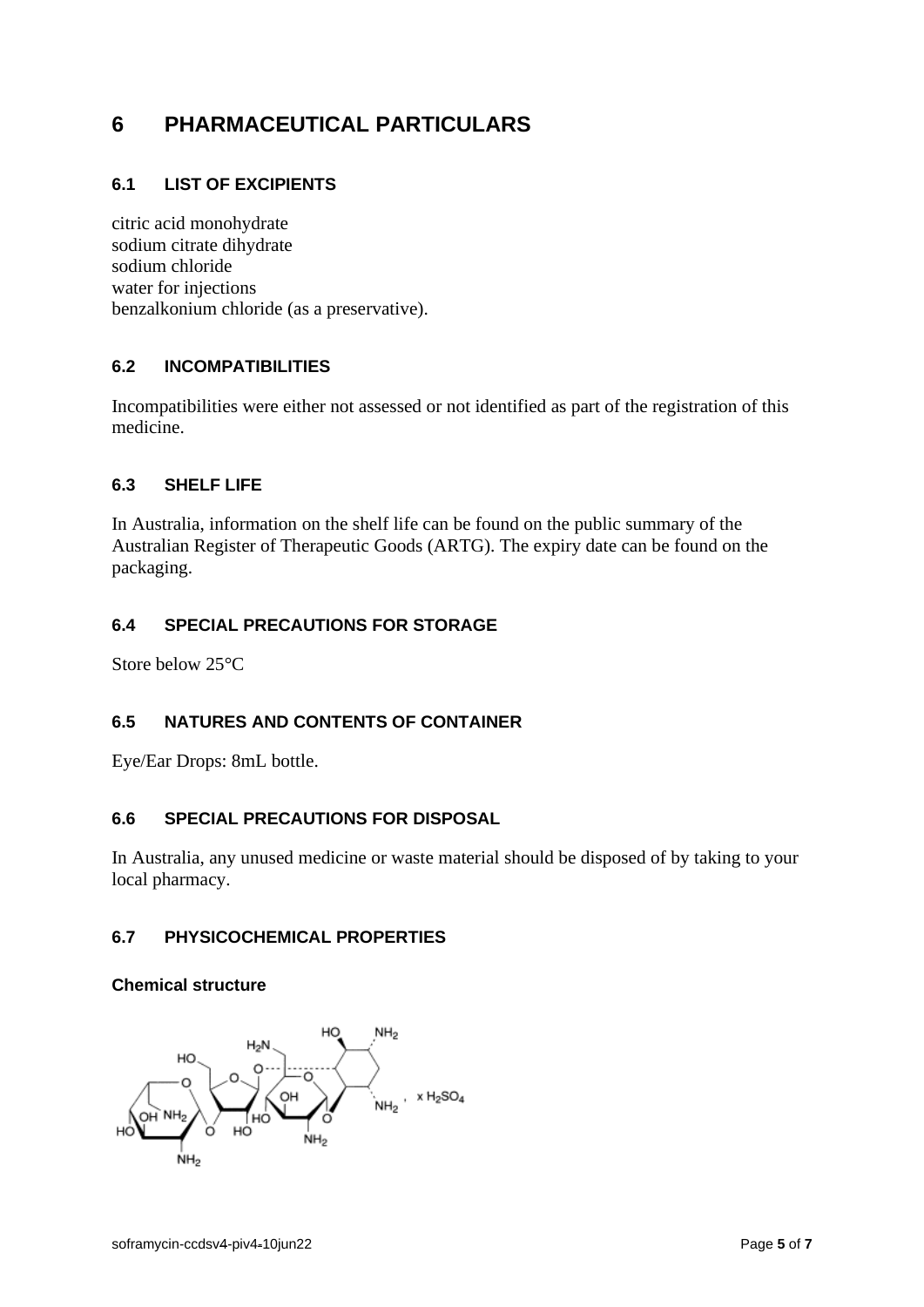$C_{23}H_{46}N_6O_{13}$ , xH<sub>2</sub>SO<sub>4</sub> 615 (base)

### **CAS number**

4146-30-9

# **7 MEDICINE SCHEDULE (POISONS STANDARD)**

S4

# **8 SPONSOR**

sanofi-aventis australia pty ltd 12-24 Talavera Road Macquarie Park NSW 2113

Tel: 1800 818 806

Email: medinfo.australia@sanofi.com

# **9 DATE OF FIRST APPROVAL**

07 January 1994

## **10 DATE OF REVISION**

10 June 2022

# **10.1 SUMMARY TABLE OF CHANGES**

| <b>Section</b><br><b>Changed</b> | <b>Summary of new information</b>                                                                                                 |
|----------------------------------|-----------------------------------------------------------------------------------------------------------------------------------|
| 4.4                              | New warning of Aminoglycosides and aminoglycosides combinations<br>produced toxicity in individuals with mitochondrial mutations. |
| 6.1                              | Changed excipient names to align with ARTG record.                                                                                |
|                                  | Changed the text to only include AAN of active                                                                                    |
|                                  | Remove the text "Excipients with known effect: Benzalkonium chloride" in<br>line with TGO 91                                      |